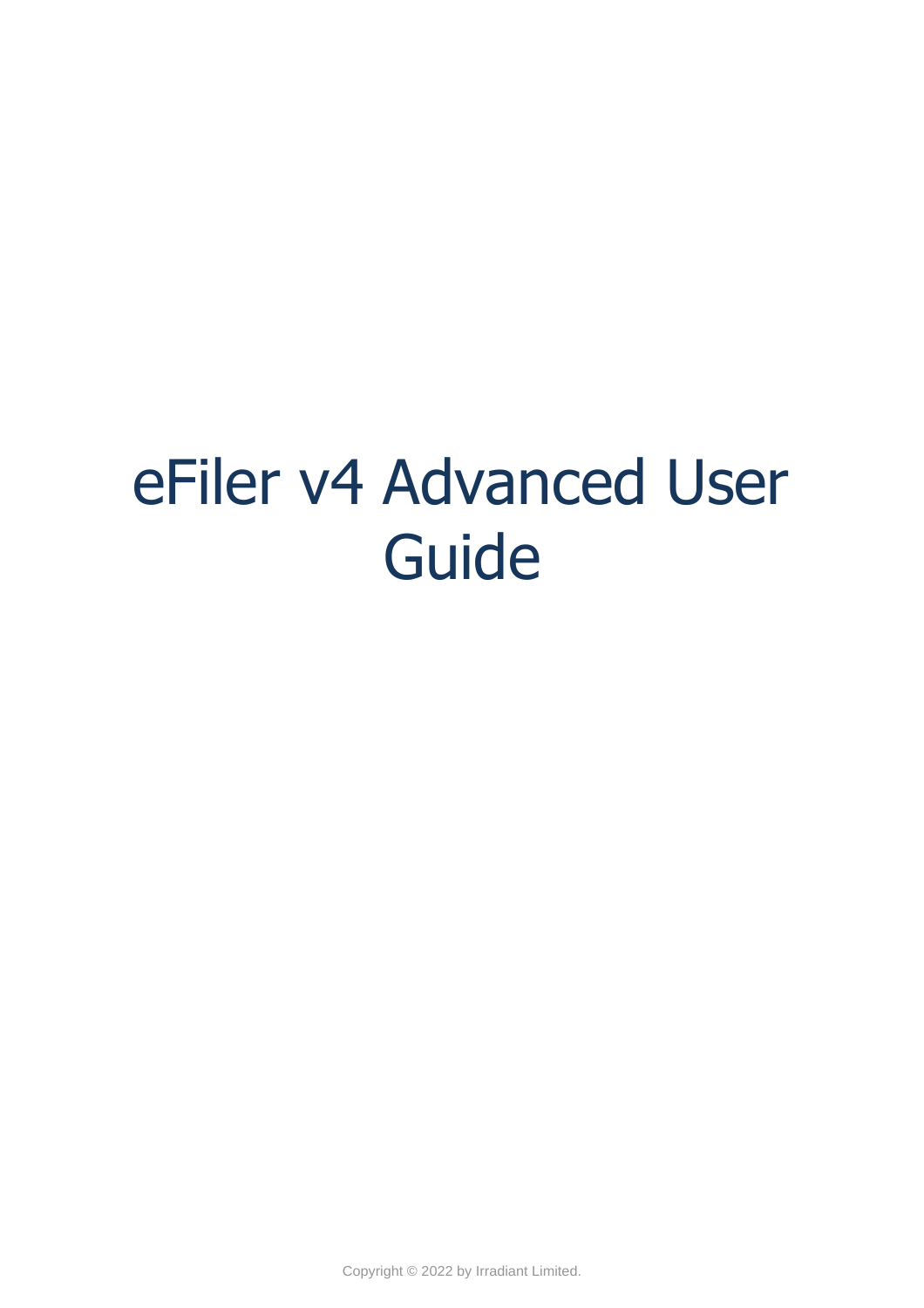# **Table of contents**

| Introduction        |    |
|---------------------|----|
|                     |    |
| <b>Installation</b> |    |
|                     |    |
|                     |    |
|                     |    |
|                     |    |
|                     |    |
|                     |    |
|                     |    |
|                     |    |
|                     | 10 |
|                     | 10 |
|                     |    |
|                     |    |
|                     |    |
|                     |    |
|                     |    |
|                     |    |
|                     |    |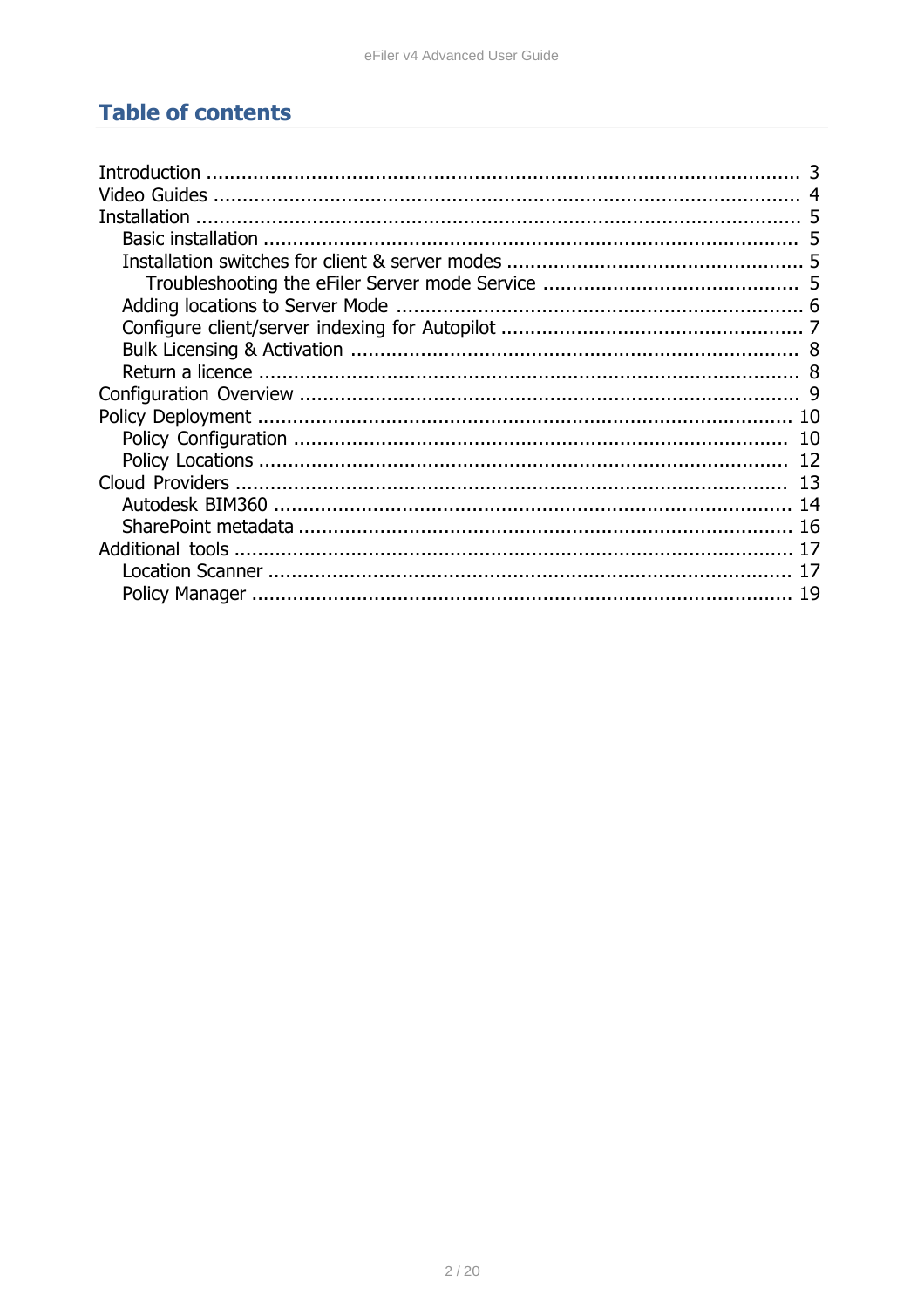# <span id="page-2-0"></span>**Introduction**

This administration guide for eFiler is targeted at system administrators. This should be read in conjunction with the appropriate eFiler User Guide.

In order to complete advanced setup and configurations the administrator will require full admin access rights to the local and cloud based platforms (where relevant).

Where companies do not have the relevant skill set in house we are able to provide consulting services to assist with advanced setup and deployments.

Benefits of eFiler

- Reduces mailbox sizes
- Centralizes emails with other data making it easy to archive and recover project data
- Email preview is available even when you are not connected to your data
- Indexed search saves time and improves team efficiency
- · Improves compliance
- Low cost Outlook addin requires no additional server implementation
- Easy implementation and centralized configurations
- · You remain in control of your data. Emails are filed to your own storage locations and can be accessed at any time with or without the use of eFiler.
- Enables the preparation of filing emails from mobile devices
- Allows users to benefit from automatic email filing with rules

eFiler is provided in both a 32 bit and 64 bit installation file (Microsoft Installer or .msi file). The installer required should match that of the installation of Microsoft Outlook.

Please always download the latest version of eFiler directly from our [website](https://efiler.co.uk).

To update eFiler, simply download the latest version and run the installer to upgrade your existing installation.

The trial version and licensed version of eFiler are both installed from the same installer.

Activation is achieved by purchasing a serial number.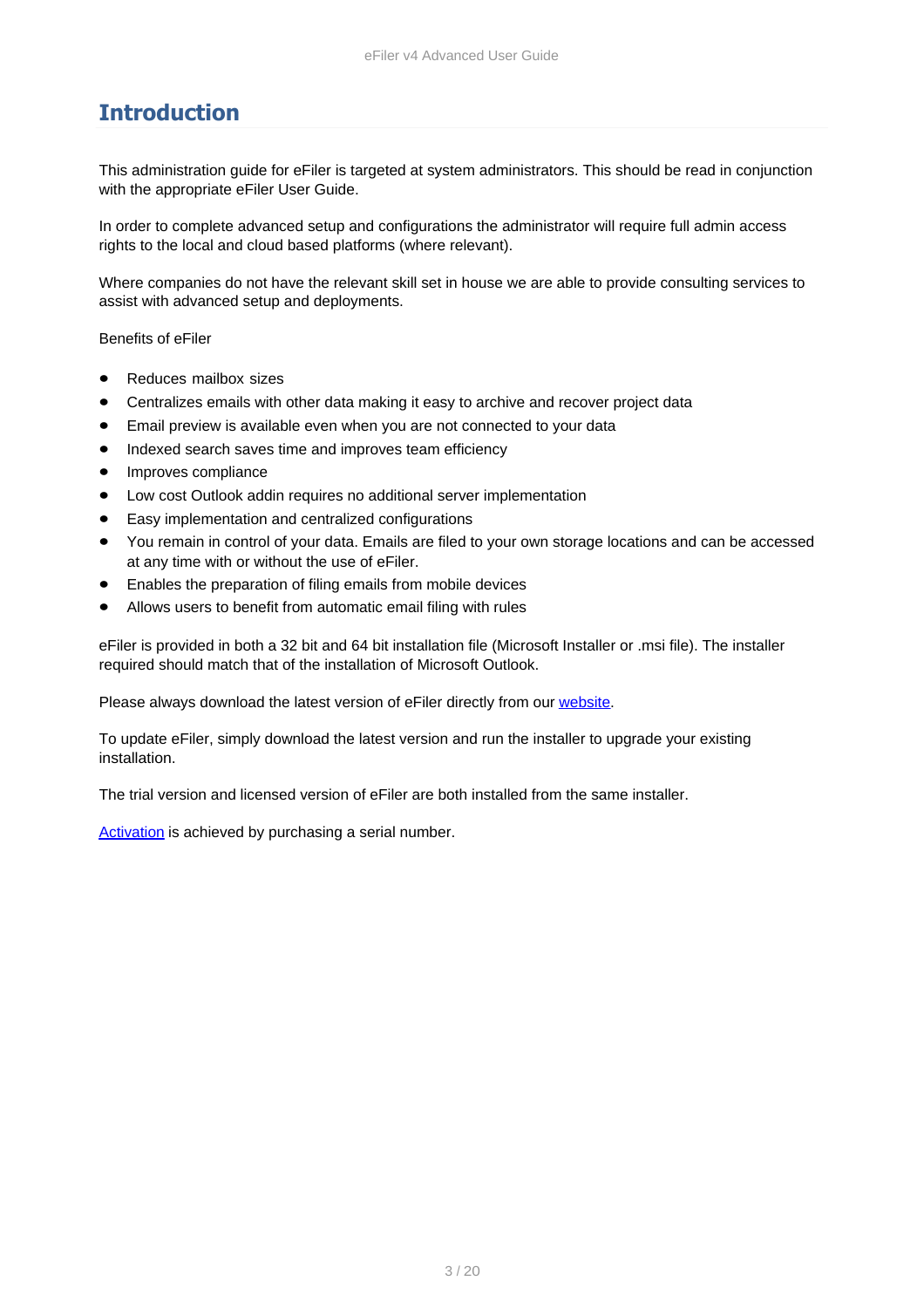# <span id="page-3-0"></span>**Video Guides**

For videos on user operation please refer to the following website links <https://efiler.co.uk/features/videos>

Please also see relevant topic based videos in our Blog -<https://efiler.co.uk/blog>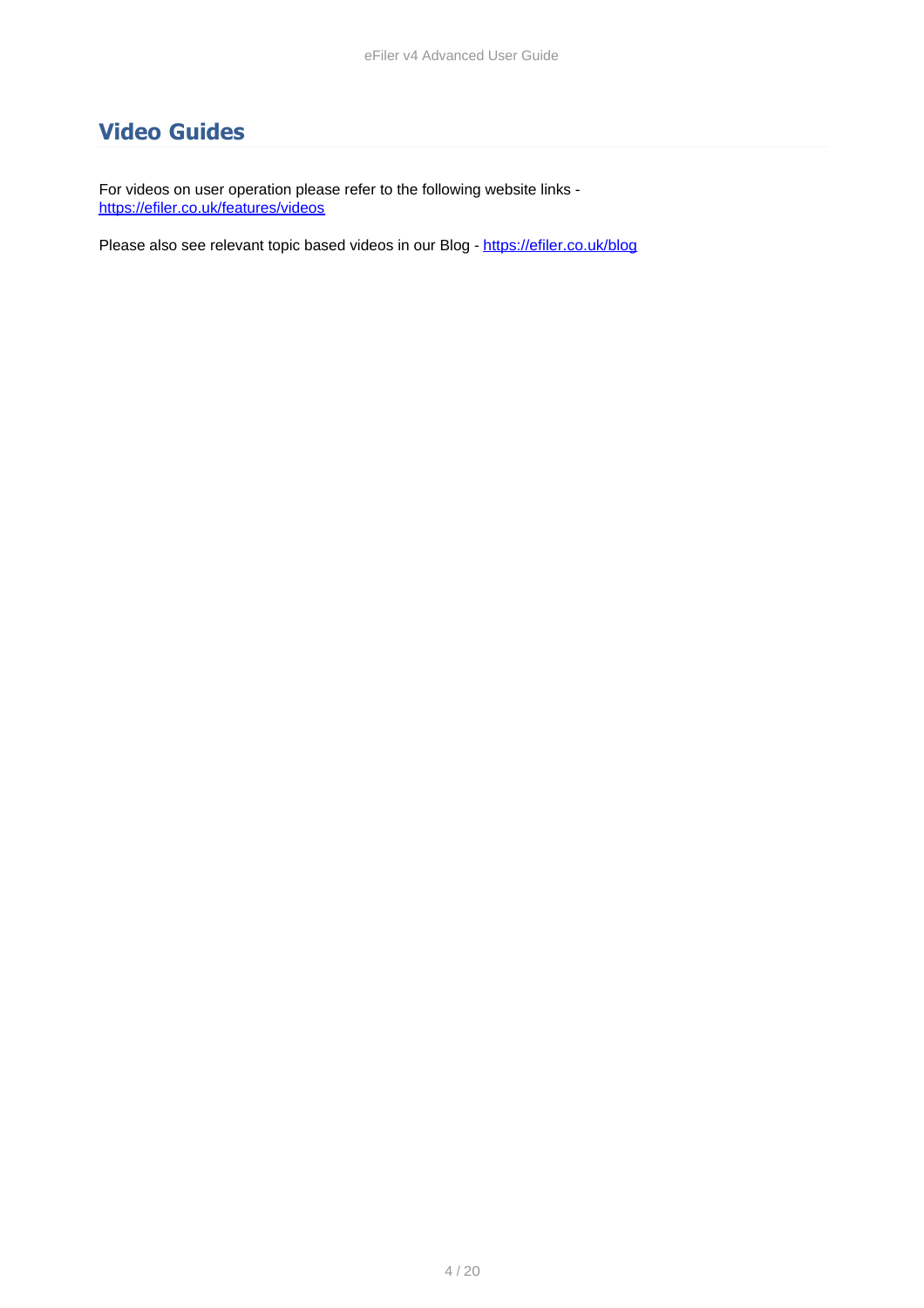# <span id="page-4-0"></span>**Installation**

## <span id="page-4-1"></span>**Basic installation**

The simplest way to install eFiler is to double click the eFiler.msi installer available from [http://efiler.co.uk/efiler-downloads](https://efiler.co.uk/efiler-downloads) with Outlook closed.

The .msi installer can also be installed & deployed using Group Policy or third party deployment tools.

**Notes** Always install eFiler with Outlook closed and ensure you have full local admin rights. If in doubt install from an elevated command prompt.

### <span id="page-4-2"></span>**Installation switches for client & server modes**

#### **Client mode installation (requires Outlook desktop client on Microsoft Windows) -**

Install eFiler with the SNUM switch to provide the serial number during installation (find a registry key alternative in the User Manual)

msiexec /i "c:\temp\efiler.msi" SNUM=SSAAMMGGYYII (please provide a valid serial number after SNUM=)

#### **Server mode installation (for centralised Autopilot indexing\*) -**

Install eFiler Server Mode where you would like to install the eFiler central indexing server (no requirement for Outlook). By installing the eFiler service centrally only 1 computer will maintain the index. The benefits are less network bandwidth and CPU consumption and instant updates to the indexes as folders are added/removed or renamed.

To install the eFiler Service on a computer without Outlook by running the following command line switch

efiler.msi SERVER\_MODE=1 or msiexec.exe /i C:\temp\efiler.msi server\_mode=1 /qn (Where C:\temp contains the eFiler.msi installer)

Remove / uninstall eFiler by command line msiexec.exe /x C:\temp\efiler.msi /qn

\*Centralised indexing requires an eFiler+ Licence plan.

**Notes** eFiler Autopilot Service is best run in client/server mode where clients where there are either 20 or more clients or the clients work over a VPN connection.

#### <span id="page-4-3"></span>**Troubleshooting the eFiler Server mode Service**

If you are intending to run the service in server mode and cannot add locations, check to confirm you are running the eFiler Indexing Service (Server) from the start menu. The default service requires locations to be managed from Outlook. In server mode you can add locations directly in the service.

Drive letters must be consistent between the client and the server. Any drive letter indexed by the server takes preference and is adopted by the client (where a client is referencing the server).

Check and allow firewall access. the eFiler indexing service requires access on port 2138

Use the command netstat -abn to ensure that eFiler.Service is not in conflict with any other software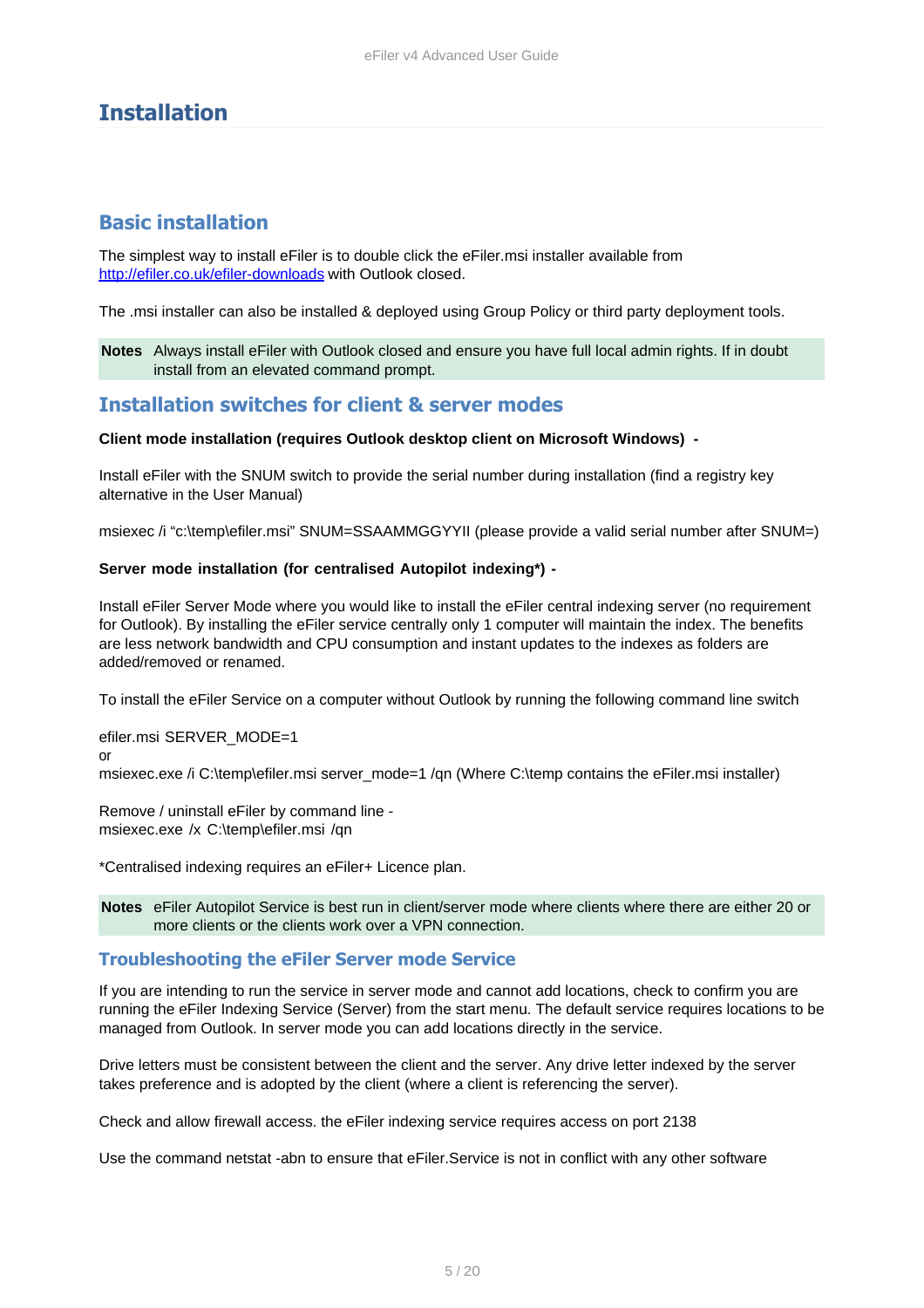# <span id="page-5-0"></span>**Adding locations to Server Mode**

To provide indexes for clients select the menu to add locations.

Note - Locations must match those required by client computers and should have a consistent drive letter mapping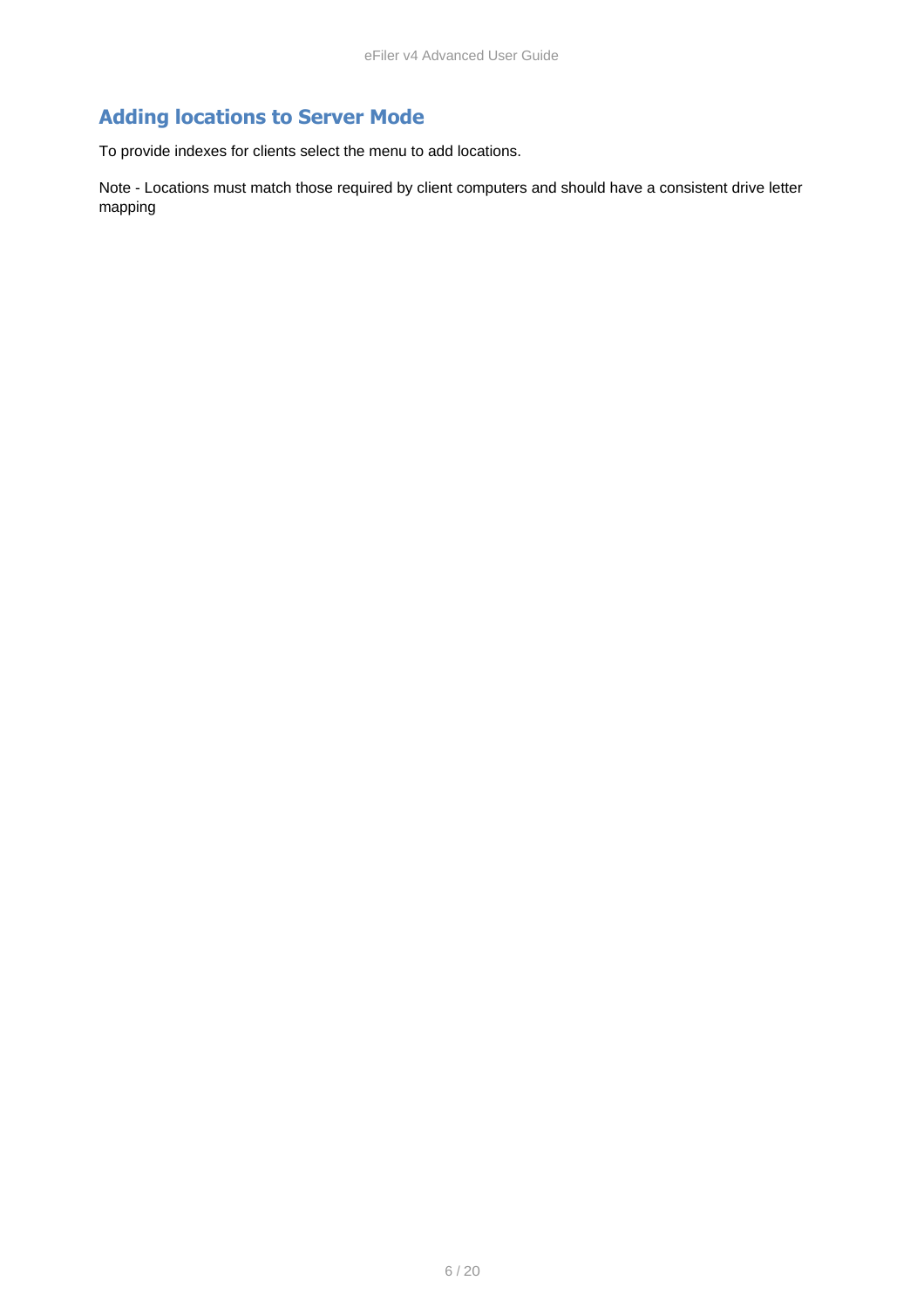# <span id="page-6-0"></span>**Configure client/server indexing for Autopilot**

Autopilot relies on the eFiler Service Control application to provide up to date results in order to accurately predict possible filing locations.

In multi-user environments, benefit from installing eFiler in server mode on a network server or workstation that will run continually and be in the best position to monitor folder changes and maintain the index. This is more efficient and allows administrators to extend the re scan interval in settings. Each client referencing the indexing server will default to obtaining its results for all storage locations indexed and offered by the server. Additional local and cloud locations will continue to be maintained on each client computer. To prevent locations from indexing locally an administrator can block paths by policy and within the eFiler server - service control options. Any blocked locations will not be indexed or updated.

Note - Cloud locations are unique to each user (permissions and folder access varies) and cannot be centralized. The eFiler Server mode Service is capable of providing results for local network locations where local clients continue to provide results for user specific cloud locations simultaneously.

| <b>B</b> eFiler Service Control                                                        |            |                     |  |
|----------------------------------------------------------------------------------------|------------|---------------------|--|
| Options                                                                                |            |                     |  |
| <b>Start</b><br>Stop                                                                   |            |                     |  |
| Storages processing information:                                                       |            |                     |  |
| Storage uri: file:///C:/<br>Folders indexed: 20053                                     |            |                     |  |
| Storage uri: file:///Y:/<br>Folders indexed: 1                                         |            |                     |  |
| Storage uri: file:///C:/Users/sean/Documents/eFiler%20Email%20Sa<br>Folders indexed: 3 |            |                     |  |
| Storage uri: https://irradiant.sharepoint.com/<br>Folders indexed: 15                  |            |                     |  |
| Storage uri: file:///J:/<br>Folders indexed: 16044                                     |            |                     |  |
| Service status: Started   Control mode: User                                           |            |                     |  |
| ヘロロの(                                                                                  | <b>ENG</b> | 13:31<br>12/04/2021 |  |

\*Centralised indexing requires eFiler+ Subscription licenses.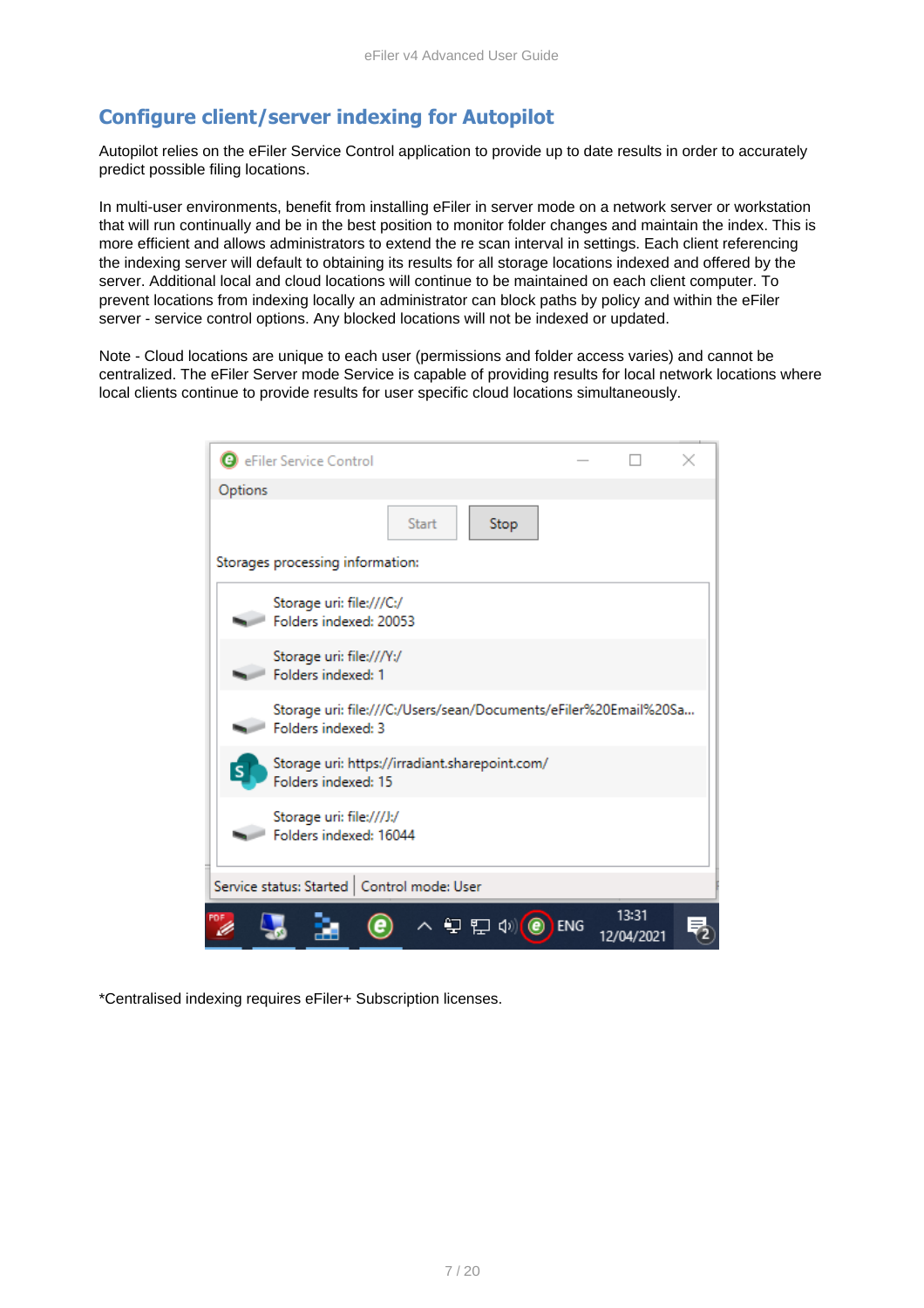## <span id="page-7-0"></span>**Bulk Licensing & Activation**

eFiler licence serial numbers are suitable for multiple activation's.

Each client that is connected or registered to the same licence serial number will be subject to the same policy configurations (where deployed).

To activate multiple computers -

- 1. Deploy a registry key containing the serial number for auto activation [HKEY\_CURRENT\_USER\SOFTWARE\Irradiant Ltd\eFiler\Configuration] "EF\_SERIAL"="*provide-your-serial-number-here*"
- 2. Provide us with your gateway IP address (Google what is my ip)
- 3. Activate using the SNUM switch during installation msiexec /i "Drive:\Path\eFiler.msi" SNUM=*provide-your-serial-number-here*

#### <span id="page-7-1"></span>**Return a licence**

If a computer is to be replaced or no longer needs eFiler its licence may be returned to the pool of available licence activations by clicking "Return license" (within eFiler settings - Licence).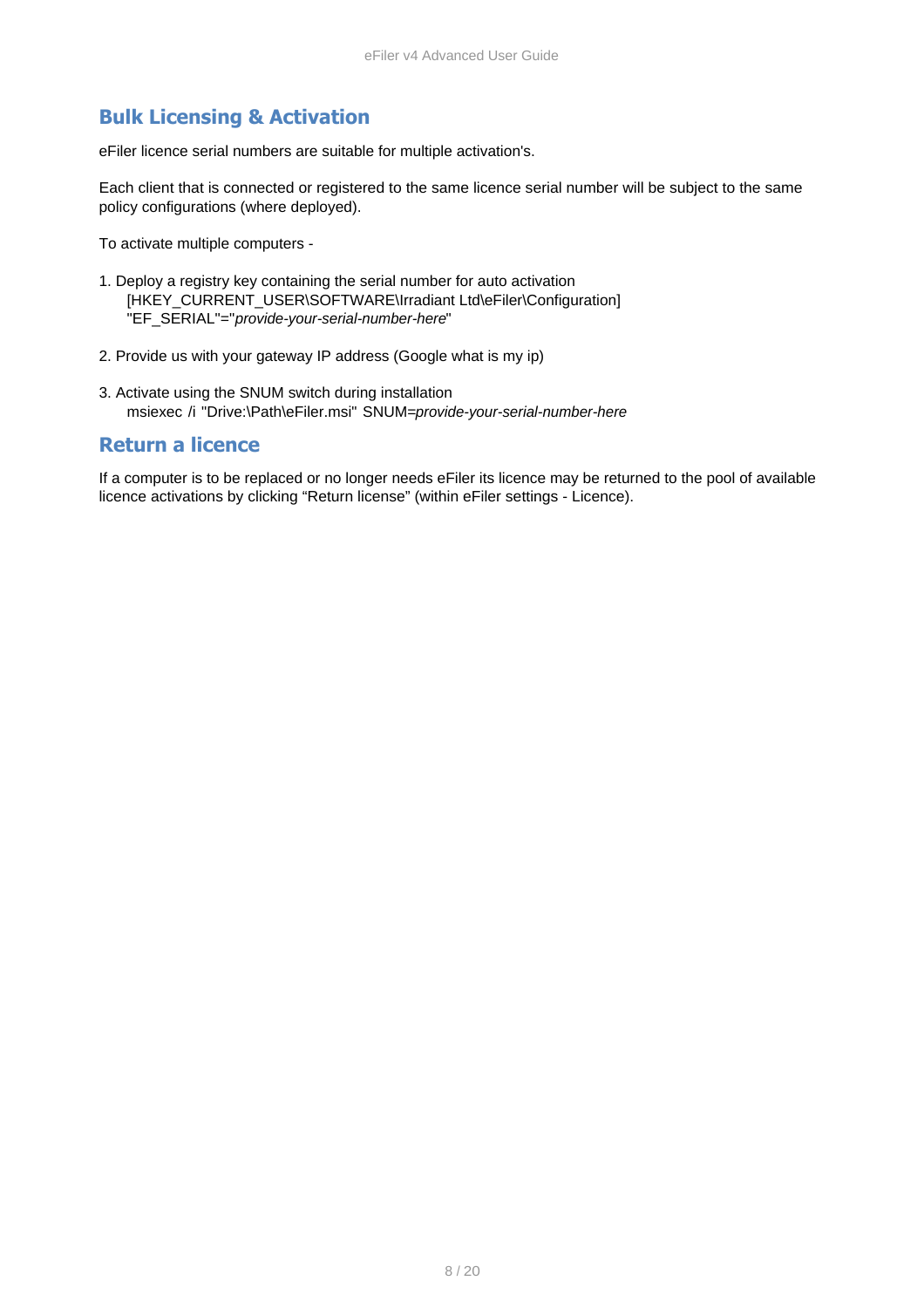# <span id="page-8-0"></span>**Configuration Overview**

Configuration files are stored in the following folder - C:\Users\%username%\AppData\Roaming\eFiler Outlook addin

The list of filing locations is stored in config.efl The configuration settings and Cloud Sync templates are stored in config.efc Exported and policy eRules are stored in a file with the extension .efr Shared locations are stored online on the licence server. To purge shared locations open the [Policy Manager](#page-18-0) utility and click "Purge shared locations".

Log files and Indices are saved to the following folder - C:\Users\%username%\AppData\Local\eFiler Outlook Addin

**Notes** Configuration files are sensitive to precise formatting and should be modified through the user interface only.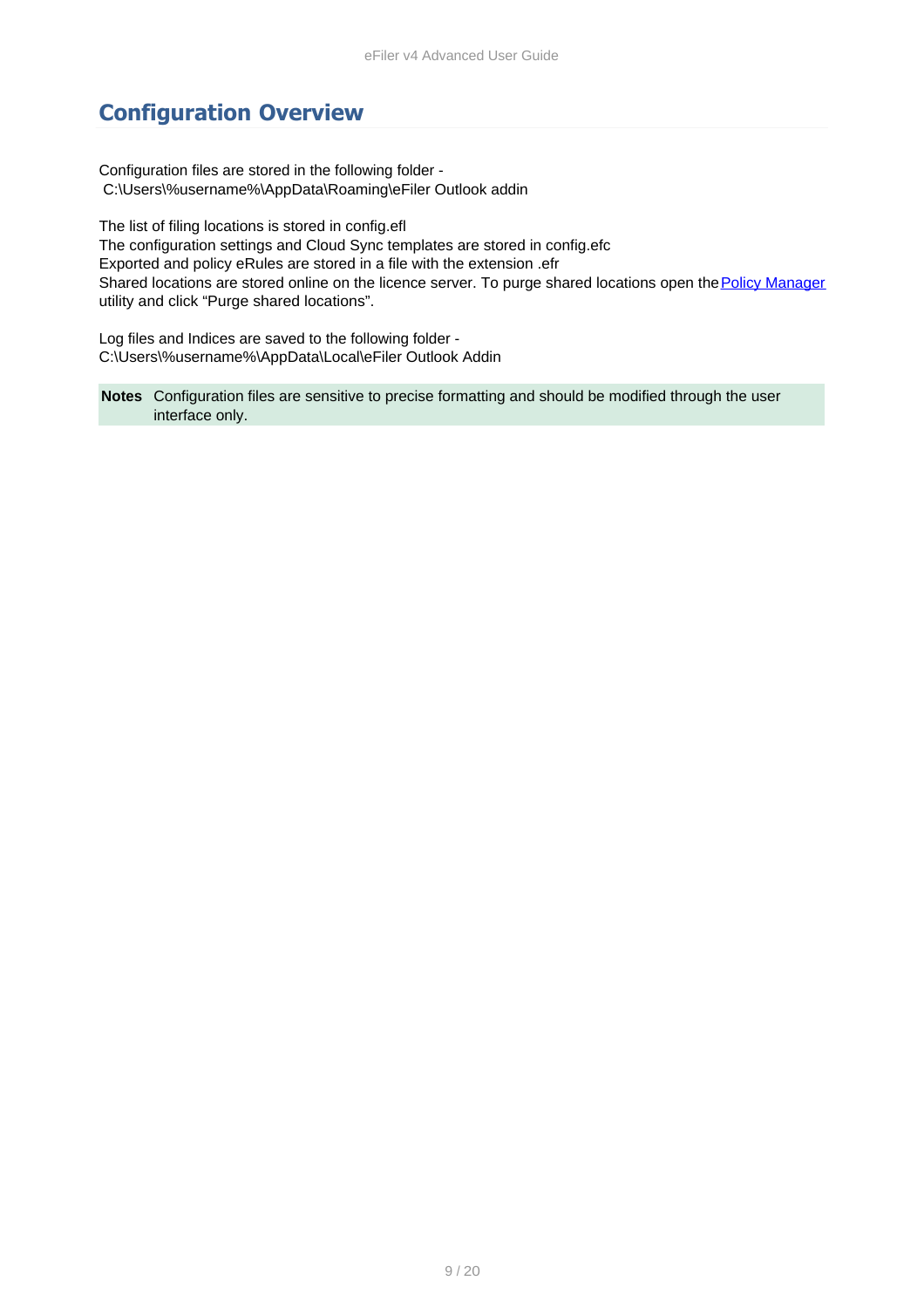# <span id="page-9-0"></span>**Policy Deployment**

System administrators can achieve a consistent deployment by deploying configuration and location policies.

eFiler policies are distributed using the eFiler cloud. No local network server or network share is required.

Each policy is assigned to a specific serial number. Customers with multiple licenses may request multiple license keys based on their policy requirements. All computers assigned to the same license key will share the same policy settings.

Policy settings can be managed from any computer where eFiler is installed.

## <span id="page-9-1"></span>**Policy Configuration**

The easiest way to deploy consistent settings to all users on the same eFiler licence is to access the eFiler settings in administration mode. To do so press and hold CTRL and ALT and click on the cog icon in location manager. When prompted supply the licence password.



If the password is accepted you will enter administration mode as shown below -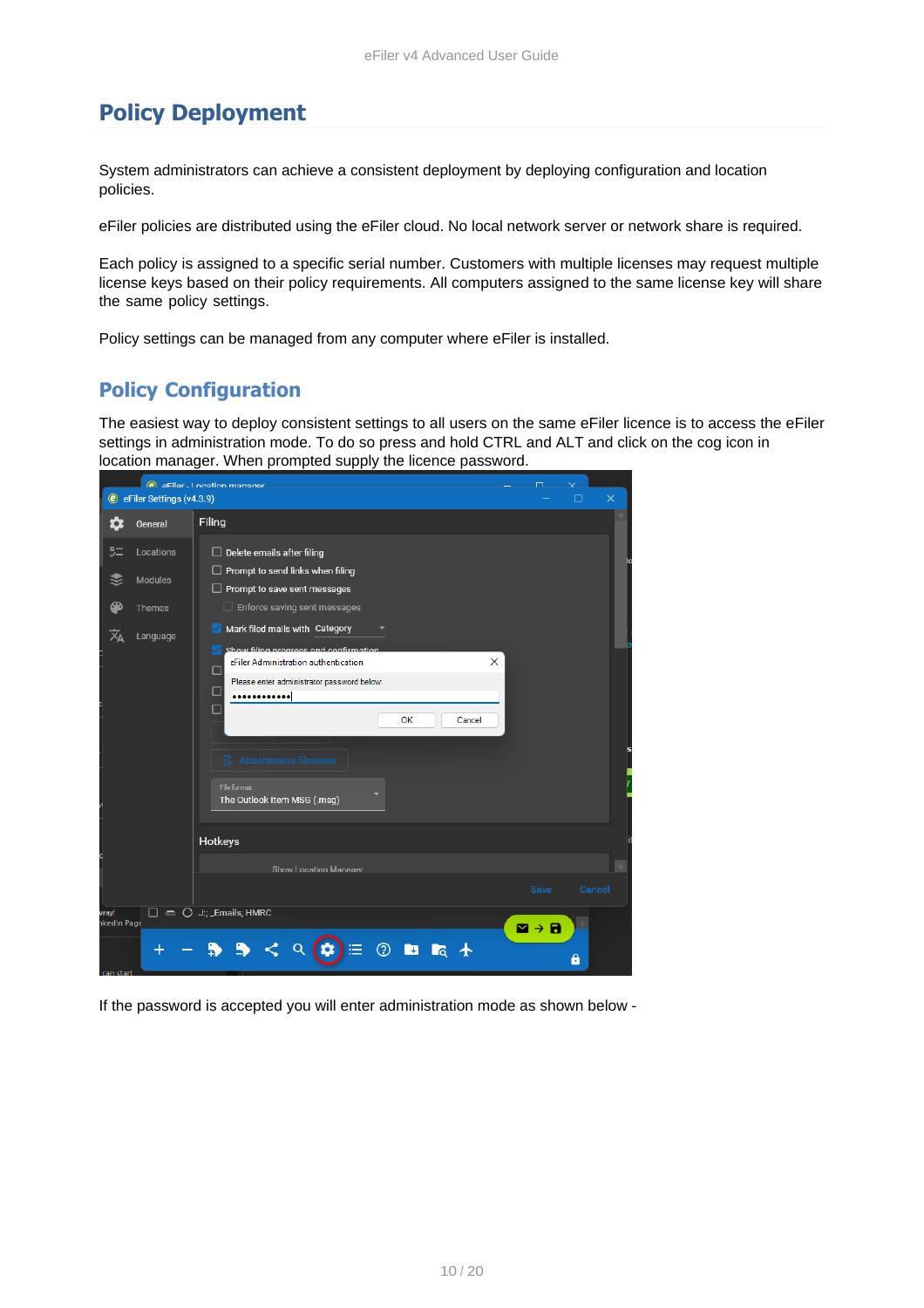eFiler v4 Advanced User Guide



Administration mode provides the functionality to configure and lock down settings which should be applied to all users. To configure a policy setting set the preference of the individual setting and then press the slider to the right to lock in the changes. Once you have made the necessary changes scroll to the bottom and click to upload the EFC file (configuration)

The policy is applied each time a user restarts Outlook.

#### **Tip**

Do not click upload EFL unless you want to deploy your current location as policy locations. Use the additional options available to block specific paths to prevent filing and indexing of unwanted locations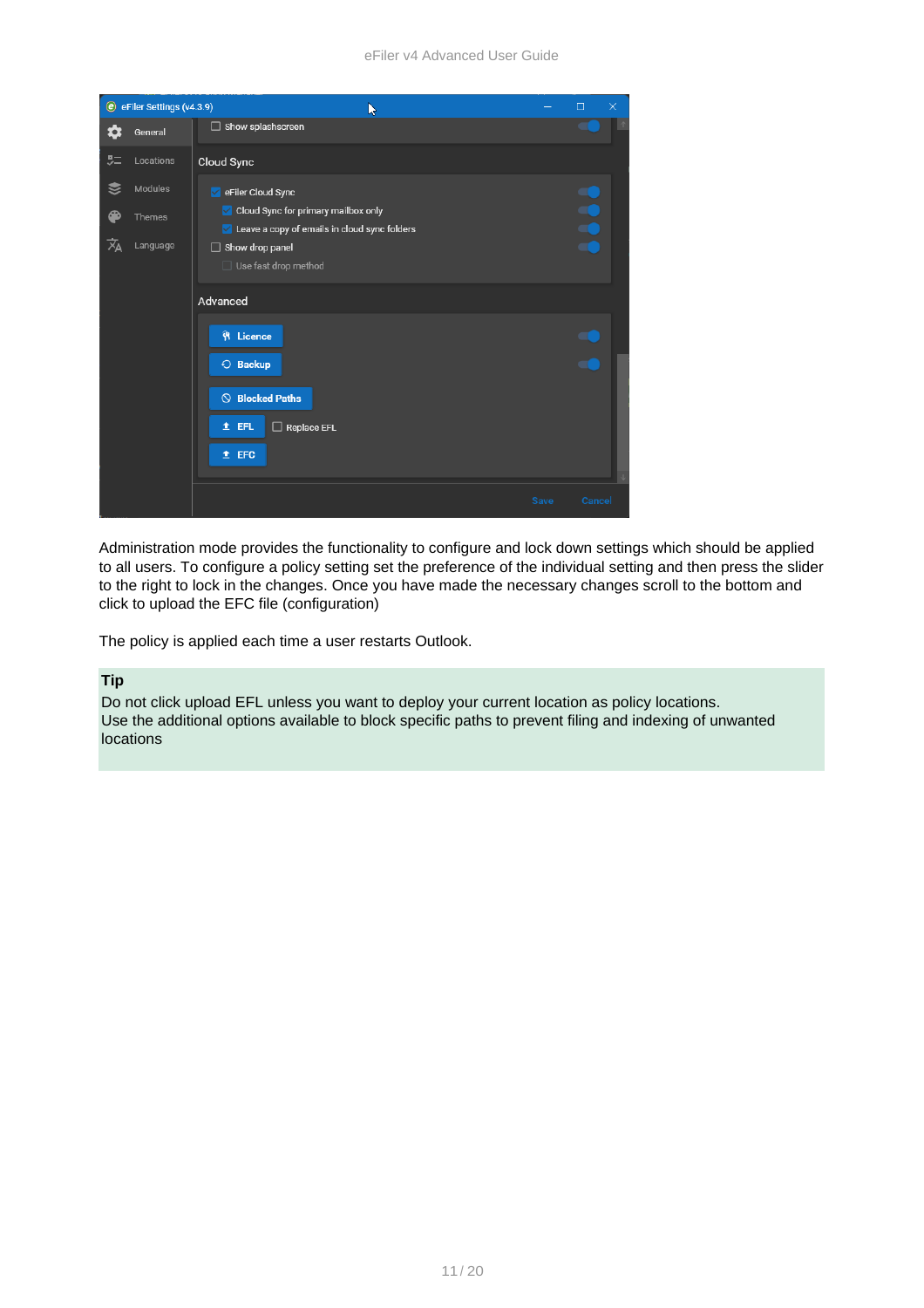# <span id="page-11-0"></span>**Policy Locations**

Locations added to eFiler (either manually or by autopilot) are considered local user locations for the purpose of filing and searching emails. Local locations are displayed with a circular icon - these are specific to your computer and not shared in any way with colleagues.



Shared locations are locations shared by any other user connected to the same license. A location shared by one user will automatically appear for a second user on the same license when they restart Outlook or right click to refresh their shared locations. To share a location, select the local location(s) and click the share icon.



Policy locations are controlled by a central policy maker in the office. Locations can be centrally managed and deployed. Policy locations are not able to be removed or altered by end users and appear with a padlock in users location lists. Policy locations are updated each time Outlook is restarted. See also Central configurations.

**Notes** It is not possible to share cloud locations Autopilot can negate the requirement for policy and shared locations. Consider Autopilot configuration first as it avoids the ongoing requirement to manage locations and provides access to all available filing locations.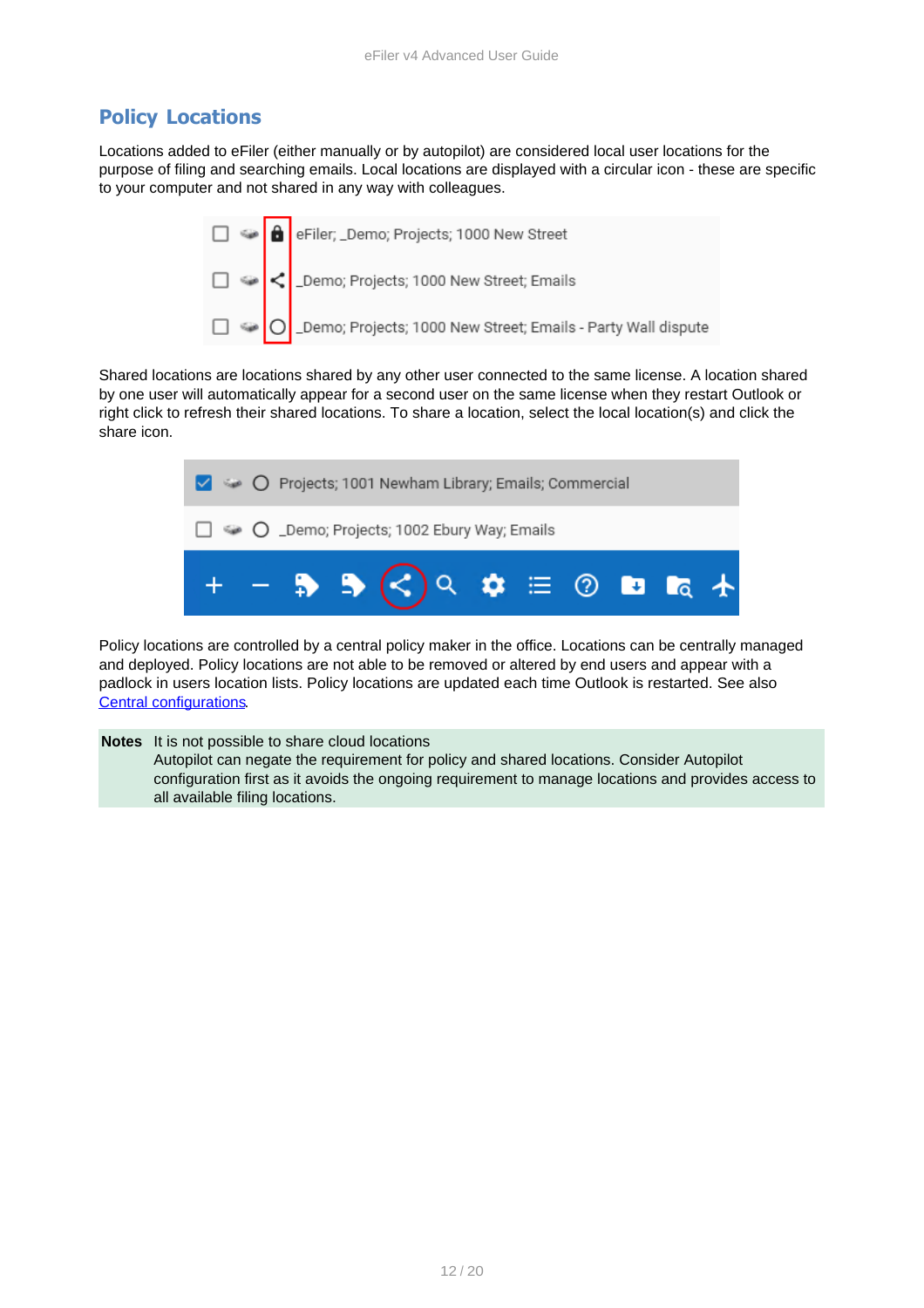# <span id="page-12-0"></span>**Cloud Providers**

The following cloud providers are supported (requires eFiler+ Licenses) without any need to install the providers local sync software.





WebDAV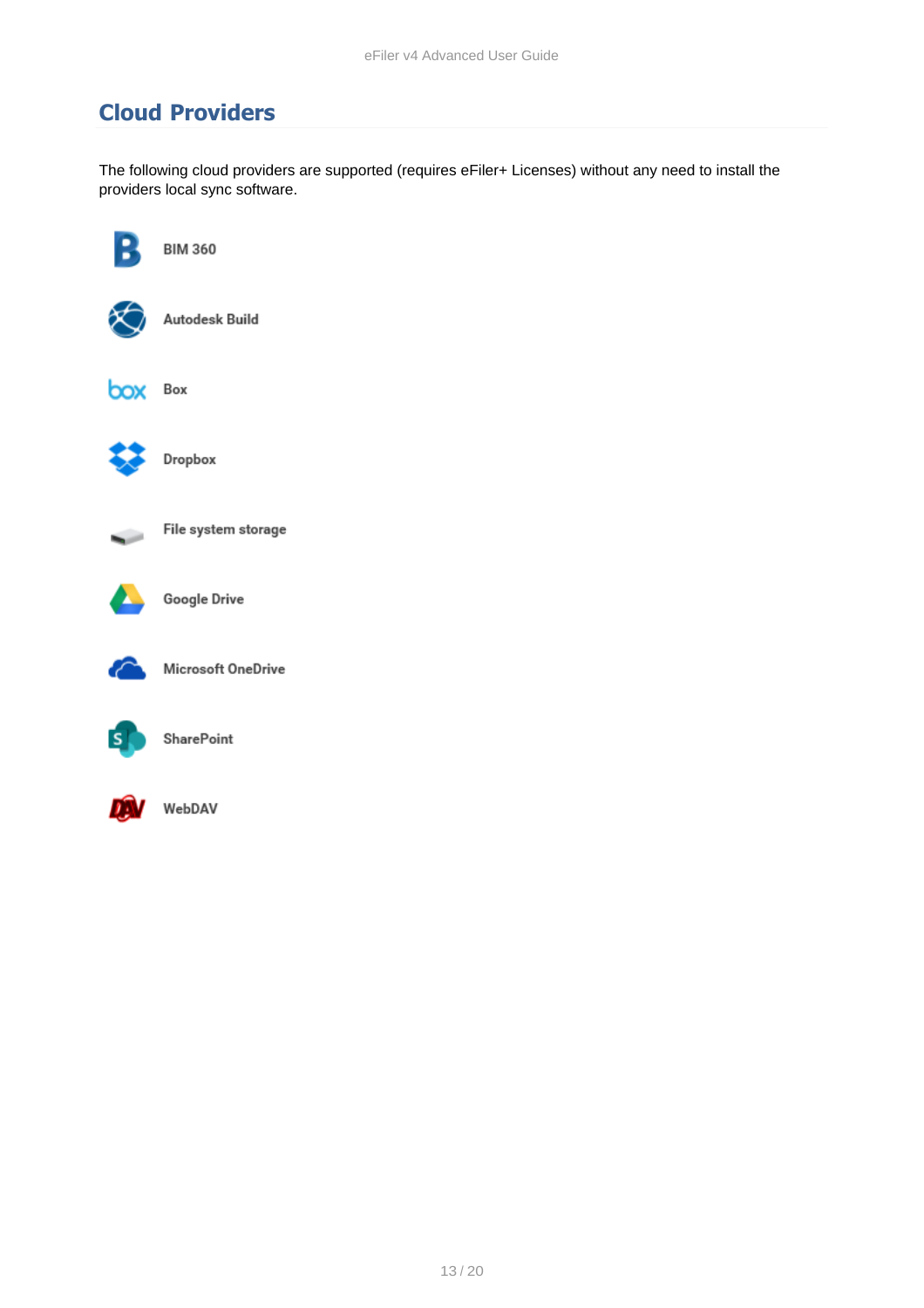## <span id="page-13-0"></span>**Autodesk BIM360**

eFiler can file and find emails to Autodesk BIM360 and Autodesk Construction Cloud projects. There is no requirement to install the Autodesk Desktop Connector.

To connect the eFiler application to your BIM360 or Autodesk Construction Cloud portal complete the following steps -

#### **BIM360 & ACC company wide App authorization -**

As an administrator connect the application to your organization by visiting

<https://admin.b360.autodesk.com/> (for BIM 360) or<https://admin.b360.eu.autodesk.com/> (for Autodesk Construction Cloud). Select 'Apps'. Under 'Featured Apps' select eFiler and select 'Add to BIM360'. Once added the app with show as 'Active'. You can now proceed to install eFiler and users will be able to connect to BIM360 or ACC project locations.



#### **Client Authentication -**

To file and find emails to Autodesk BIM360 the user must connect to BIM360 by providing valid Autodesk credentials.

Once connected the user will be able to browse and search for available filing locations.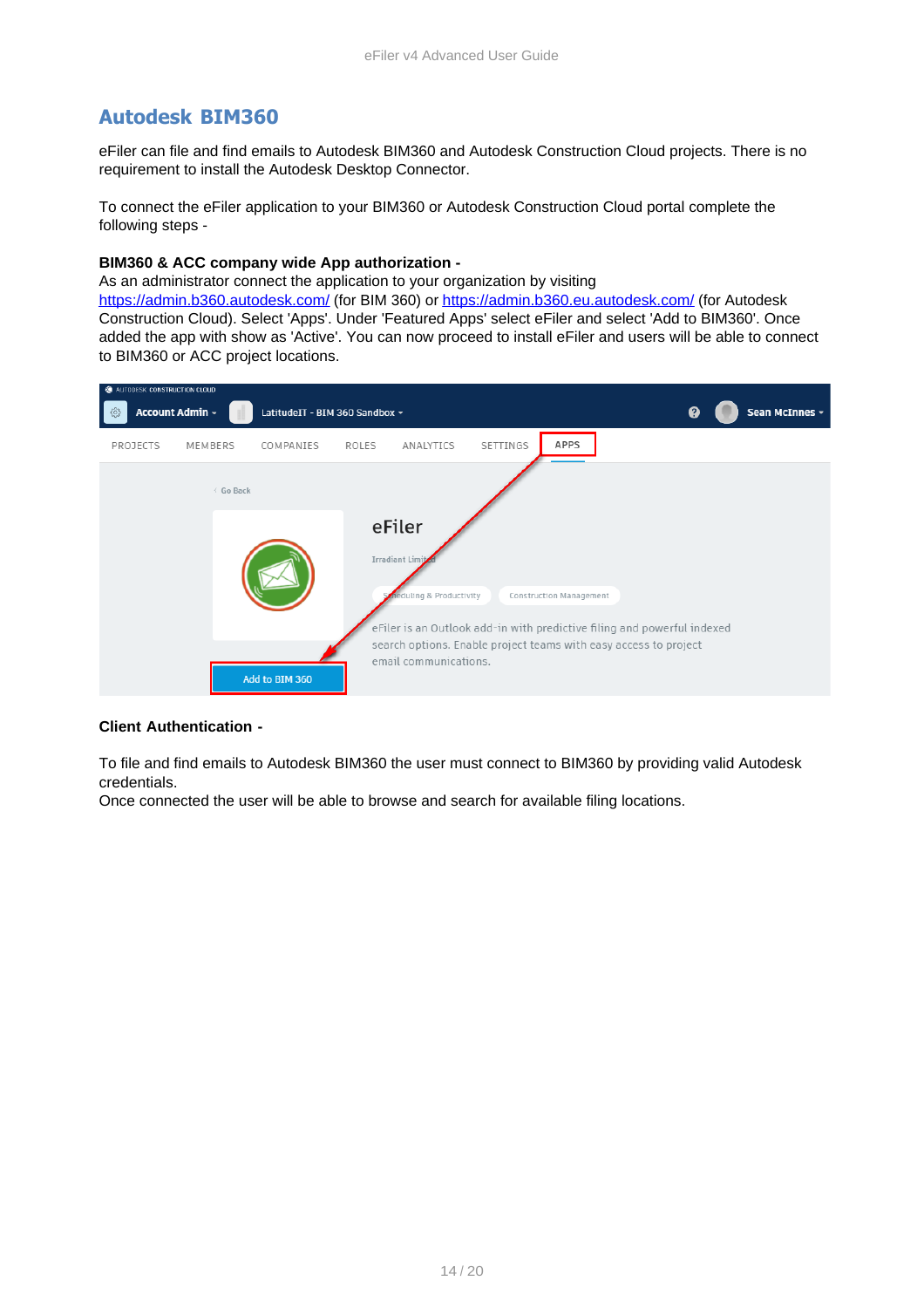| <b>Location Browser</b><br>П                                           | $\times$ |
|------------------------------------------------------------------------|----------|
| BIM 360 (Sean McInnes <sean@efiler.co.uk>)<br/>в</sean@efiler.co.uk>   |          |
| Filter locations                                                       |          |
| B BIM 360 (Sean McInnes <sean@efiler.co.uk>)<br/>ц</sean@efiler.co.uk> |          |
| LatitudeIT - BIM 360 Sandbox<br>۳                                      |          |
| 4000 Park Tower<br>>                                                   |          |
| 4001 London Road<br>>                                                  |          |
| 4002 Victoria Mall<br>>                                                |          |
|                                                                        |          |
|                                                                        |          |
|                                                                        |          |
|                                                                        |          |
|                                                                        |          |
| ×<br>÷                                                                 | OK       |

[eFiler - BIM360 Integration Video Link](https://youtu.be/_PBlHSSMMm0)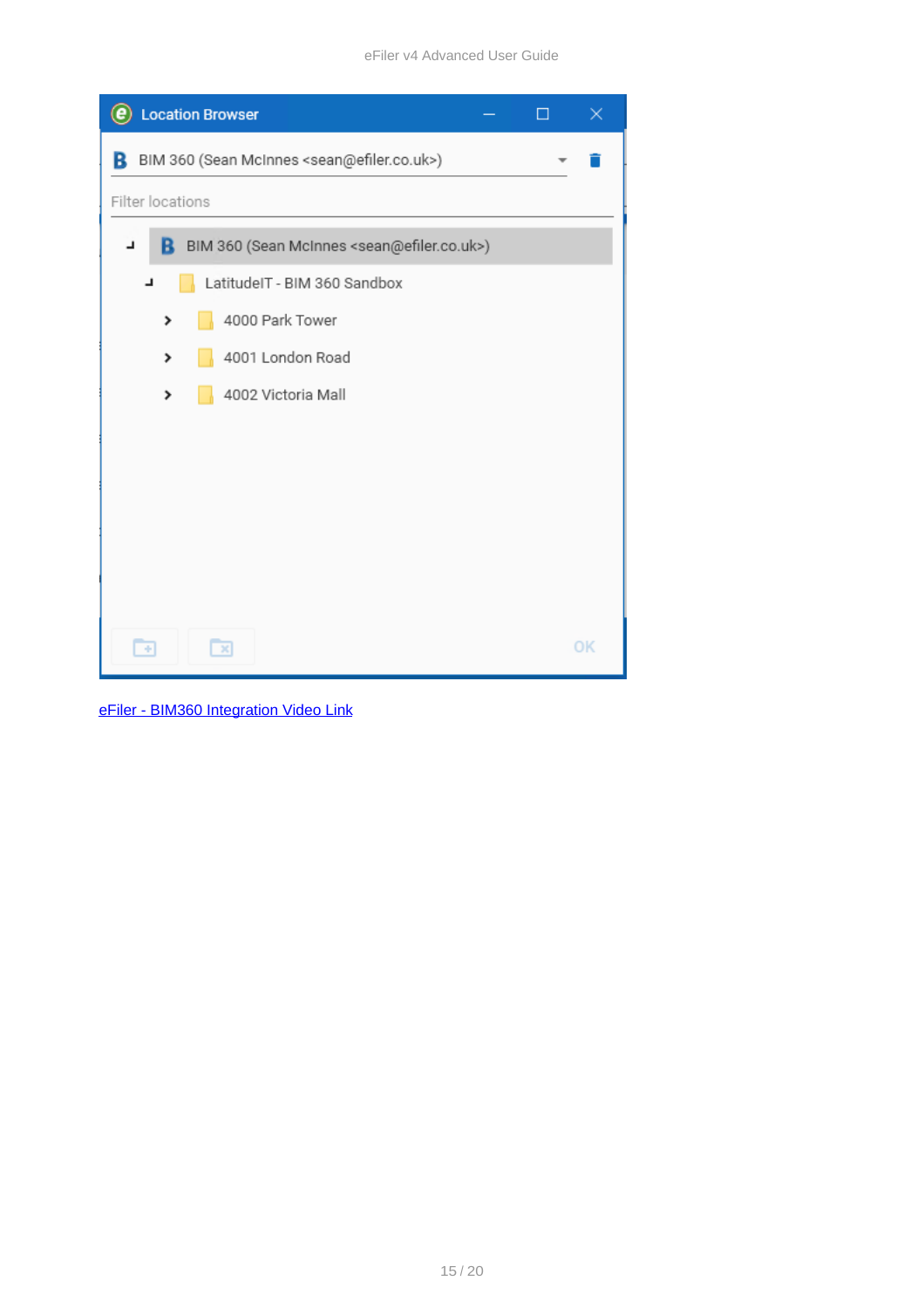## <span id="page-15-0"></span>**SharePoint metadata**

Additional fields can be added to SharePoint Libraries to show additional meta data within SharePoint. Please configure the fields as below -

| Column name     | <b>Type</b>            |
|-----------------|------------------------|
| Subject         | Single line of text    |
| Body            | Multiple lines of text |
| Sender          | Single line of text    |
| Recipients      | Multiple lines of text |
| MailAttachments | Number                 |
| Categories      | Multiple lines of text |
| SentAt          | Date and Time          |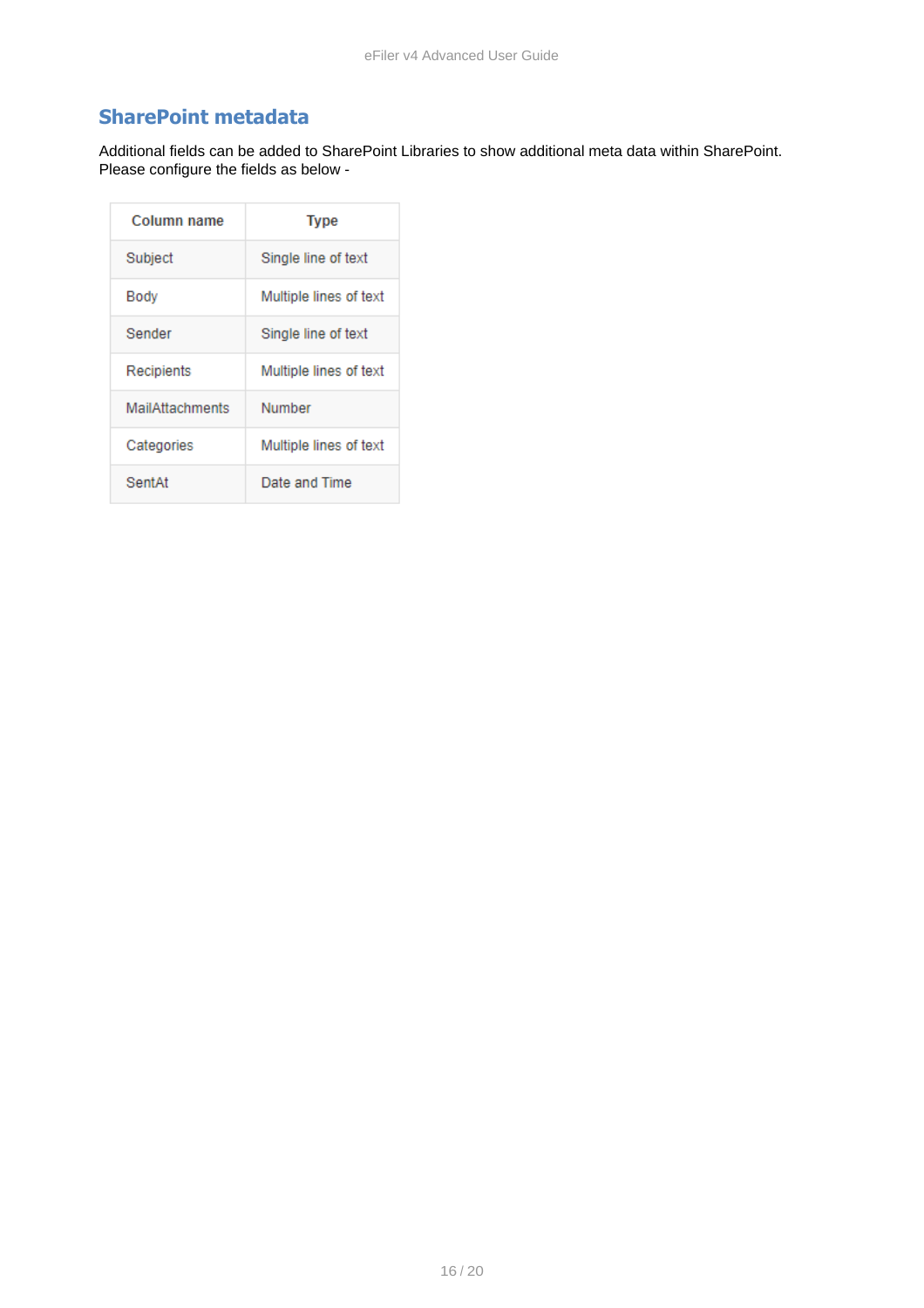# <span id="page-16-0"></span>**Additional tools**

## <span id="page-16-1"></span>**Location Scanner**

Location Scanner can be used to find and add folders containing emails to eFiler's location list in bulk.

Location scanner can be found within the Windows start menu under Irradiant eFiler sub menu.

| <b>B</b> eFiler Location Scanner                                                                                                                                                                                                                                                                                                                                                                                                                                                                                                                                                                                                                                                                                                                                                                                                                                                                                                                                                                                               | hł       |               |                 |          | × |
|--------------------------------------------------------------------------------------------------------------------------------------------------------------------------------------------------------------------------------------------------------------------------------------------------------------------------------------------------------------------------------------------------------------------------------------------------------------------------------------------------------------------------------------------------------------------------------------------------------------------------------------------------------------------------------------------------------------------------------------------------------------------------------------------------------------------------------------------------------------------------------------------------------------------------------------------------------------------------------------------------------------------------------|----------|---------------|-----------------|----------|---|
| Select location to search in:<br>R:                                                                                                                                                                                                                                                                                                                                                                                                                                                                                                                                                                                                                                                                                                                                                                                                                                                                                                                                                                                            |          |               | OFiler          |          |   |
| emails                                                                                                                                                                                                                                                                                                                                                                                                                                                                                                                                                                                                                                                                                                                                                                                                                                                                                                                                                                                                                         | Select   |               |                 |          |   |
| Search for filenames (default folder names)<br>4<br>Number of generated labels<br>Results:                                                                                                                                                                                                                                                                                                                                                                                                                                                                                                                                                                                                                                                                                                                                                                                                                                                                                                                                     | Search   |               |                 |          |   |
| R:\5467 Regent street, Poplar Borough\Emails<br>R:\2731 East street, Kennington road, Lambeth\Emails<br>R:\3799 James's place, Bermondsey\Emails<br>R:\2101 Church crescent, Lambeth\Emails<br>R:\2472 Cross street, Lingham street, Lambeth\Emails<br>R:\10247 Mitchell street, Finsbury\Emails<br>R:\7127 Holtham road, Hampstead\Emails<br>R:\7685 Spenser street, St. Margaret & St. John, Westminster\Emails<br>R:\2682 Dunraven street, Hammersmith\Emails<br>R:\10098 Lambolle place, Hampstead\Emails<br>R:\3802 Janes street, Bethnal green\Emails<br>R:\7248 Ampton street, St. Pancras\Emails<br>R:\11856 Tyneham road, Battersea\Emails<br>R:\10986 Montpelier vale, Lewisham\Emails<br>R:\12796 Lance street, Stepney\Emails<br>R:\5238 Princes street, City of London\Emails<br>R:\1563 Bloomfield place, City of Westminster\Emails<br>R:\6653 Waterloo place, Lewisham\Emails<br>R:\6333 Union place, Lewisham\Emails<br>R:\7761 Northwold road, Hackney\Emails<br>R:\7054 Abercom place St. Marylebone\Emails |          |               |                 |          |   |
| Stop                                                                                                                                                                                                                                                                                                                                                                                                                                                                                                                                                                                                                                                                                                                                                                                                                                                                                                                                                                                                                           | Copy RAW | Copy formated | Merge with .efl | Save efl |   |

#### To use location scanner -

- 1. Specify a location to search in
- 2. If you are searching for folder names simply type the folder name you are looking for.
- 3. Specify how many labels you want to import into eFiler
- 4. Use the filter box to further filter the results if required
- 5. Select all or a batch of results
- 6. Select 'Merge with .efl to merge the selected locations into your current eFiler locations

#### Additional features

Copy RAW - Copies the selected locations as a list to the clipboard

Copy Formatted - Copies the selected locations formatted to suit the .efl file to the clipboard Save .efl - creates a new .efl file and prompts for a location for it to be saved in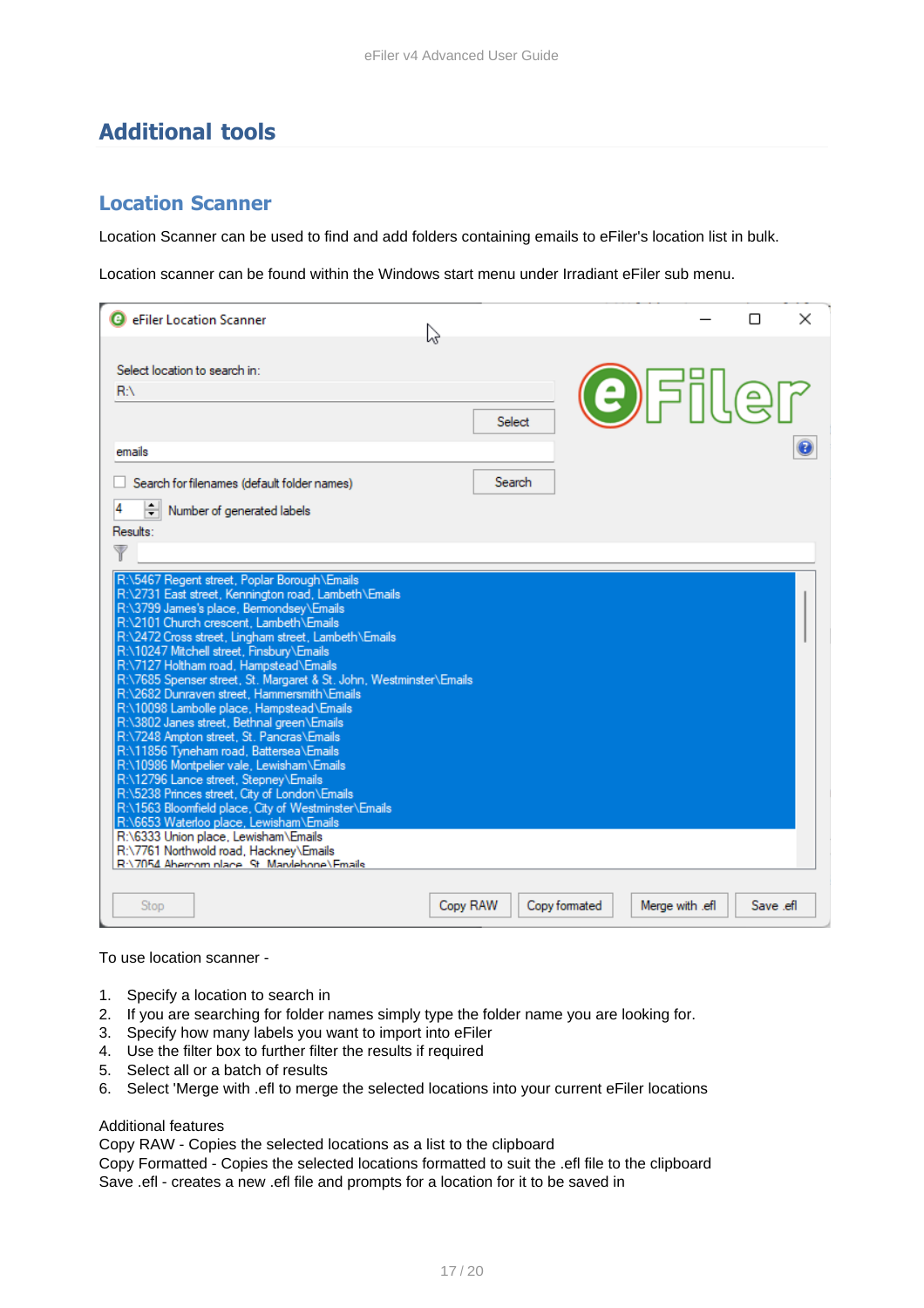## **Tip**

If you want to find existing folders which already contain .msg files enter .msg in the search box and check the tickbox to search for filenames instead of folders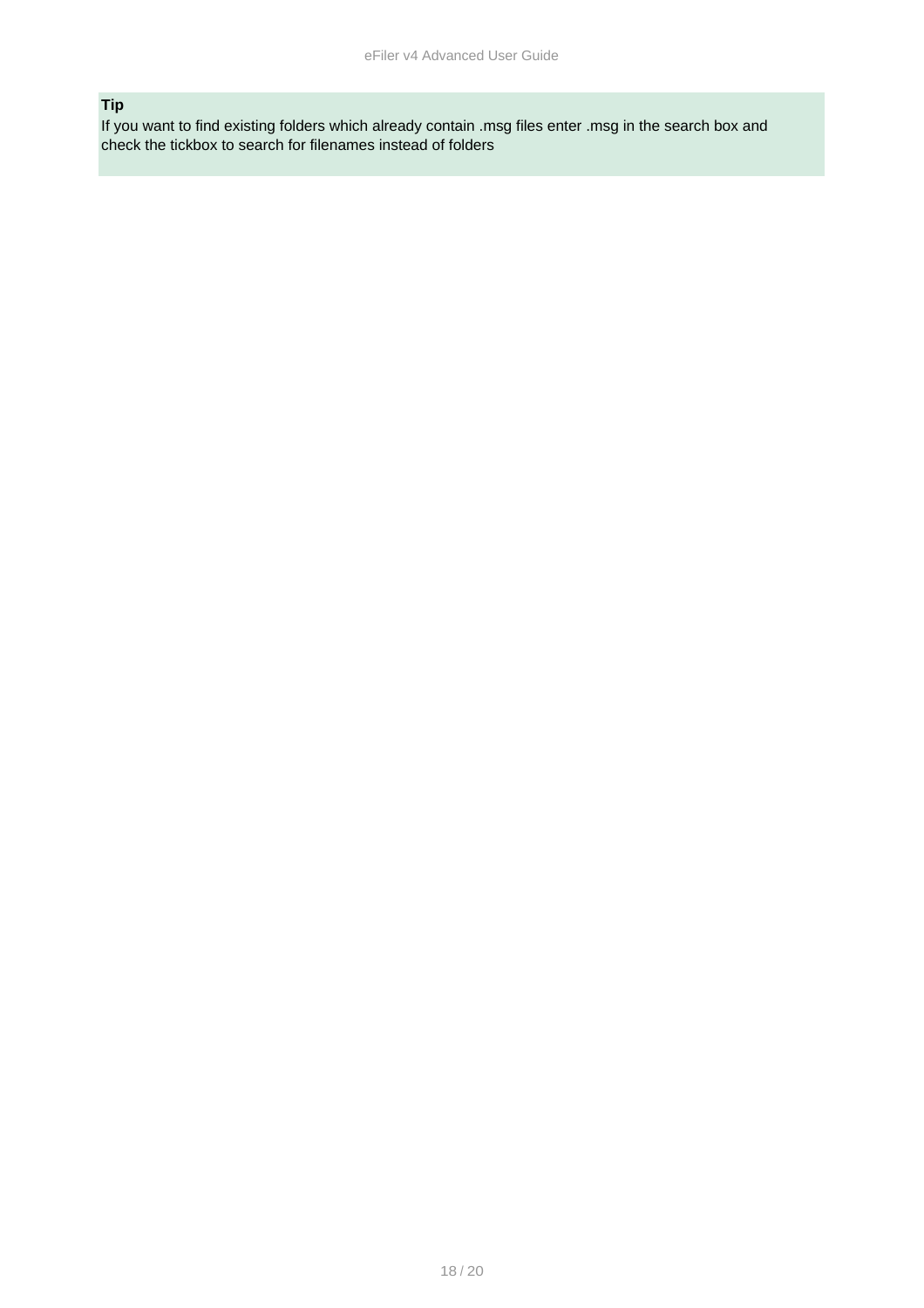## <span id="page-18-0"></span>**Policy Manager**

eFiler Policy Manager makes it easy to configure and deploy settings and common locations across your office. By interfacing with our cloud based licence server Policy Manager allows you to replace or create policies which will be downloaded based on a users registered serial number. It is important to remember that multiple serial numbers can be issued allowing you to customise the experience for different departments or teams within your office.

| <b>G</b> eFiler Policy Manager                       | ×                              |  |  |
|------------------------------------------------------|--------------------------------|--|--|
| <b>e)</b> Filler<br>Logout                           |                                |  |  |
| Licenced to:<br>sean                                 |                                |  |  |
| Serial Number:                                       |                                |  |  |
| Description: No description                          |                                |  |  |
|                                                      | <b>Edit Description</b>        |  |  |
| Configuration (EFC)                                  | Locations (EFL)                |  |  |
| Download EFC Policy                                  | Download EFL Policy            |  |  |
| <b>Upload Active EFL</b><br><b>Upload Active EFC</b> |                                |  |  |
| <b>Upload Custom EFC</b>                             | <b>Upload Custom EFL</b>       |  |  |
| Default EFC Policy                                   | Default EFL Policy             |  |  |
| Delete Local EFC<br>Delete Local EFL                 |                                |  |  |
| Merge EFL to Policy                                  |                                |  |  |
| Purge shared locations                               |                                |  |  |
| Replace shared                                       |                                |  |  |
|                                                      | Replace EFL                    |  |  |
| Rules (EFR)                                          |                                |  |  |
| Download EFR policy                                  | Upload EFR policy              |  |  |
| Clear policy rules                                   | Clear all rules at next launch |  |  |
| Merge policy on next launch                          | Replace policy on next launch  |  |  |
| Backup Current EFC and EFL                           |                                |  |  |
| Restore EFC and EFL                                  |                                |  |  |
| Ready                                                |                                |  |  |

You can access Policy Manager from the Start menu under the 'Irradiant eFiler' program menu.